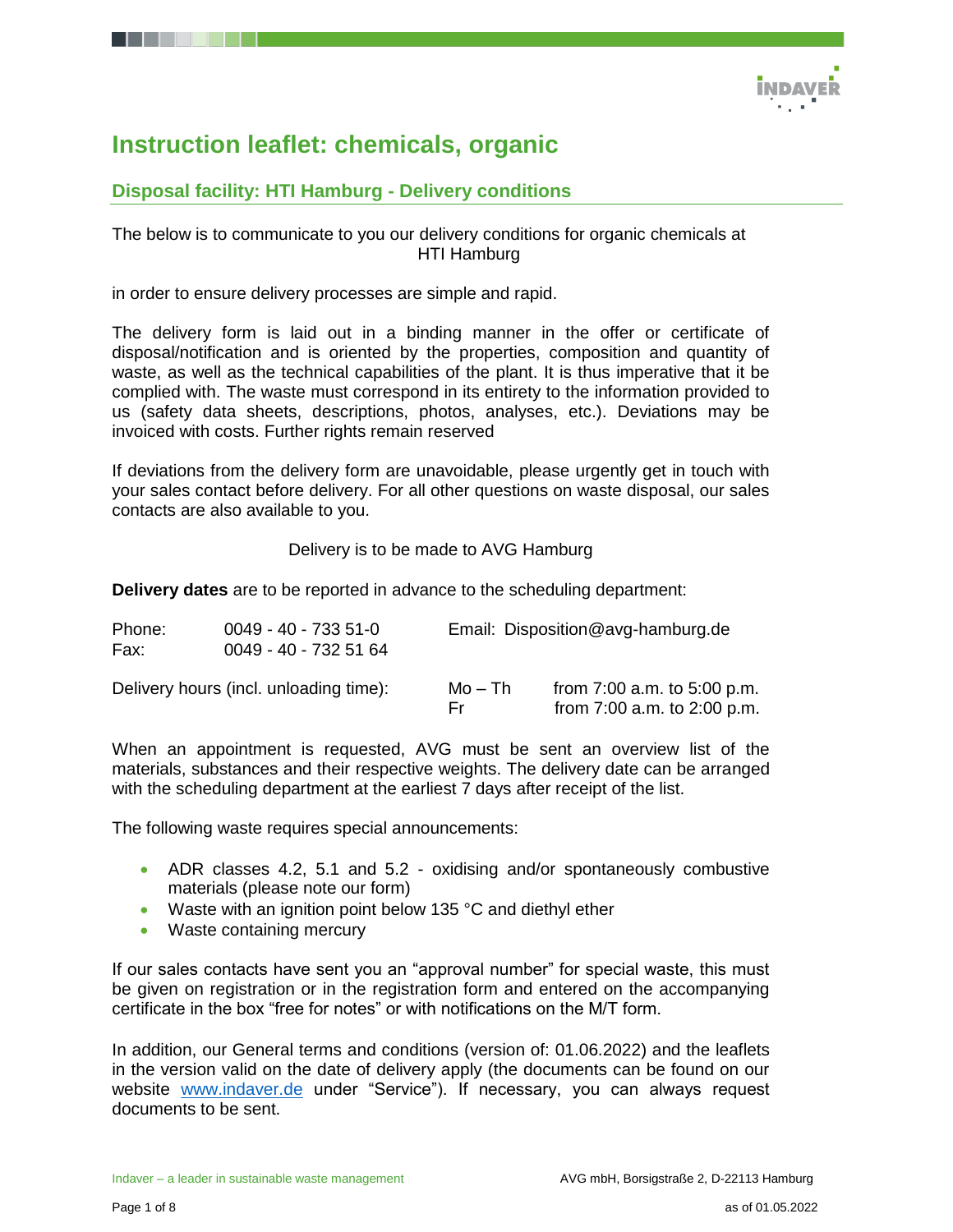

#### 1. Definition

Waste, in the sense of this data sheet, refers to all chemicals from industry, manufacturing and hazardous waste collection as per the below list. Mono-batches (batches  $> 1$  t) are to be separately requested.

#### 2. Delivery form

- The waste must be sorted, packaged and labelled in line with the applicable ADR regulations.The requirements of the applicable TRGS (technical rules for hazardous substances) are to be complied with.
- The individual (labelled) chemical bottles are to be packed in barrels with clamping ring lids of up to 120 l (coding 1A2 or 1H2 (packaging group I)) as per the applicable sorting criteria.
- Every drum is to be entered in list of a barrel contents. The list must name the chemical and give its weight.
- If a barrel is full or its contents are at the permitted limit, it must be topped up fully with inert (inorganic) materials.
- The calculated total weight of contents should also be entered on this list.
- The list is to be attached to the outside of the barrel using a document pouch. The group specified according to this packaging directive (= serial No.) with the group designation in addition to the EWC code is stated on the drum. Example: EAK 16 05 06/ No. 3/org. acids
- Please take care during packaging that glass bottles are unable to move, otherwise there is a danger that they will be destroyed during transit.
- All drums must be tightly sealed, externally clean, intact, approved and suitable for their contents.
- Every drum must be clearly, visibly and permanently labelled with the following information:
	- Producer
- EWC Code
- Type of waste/if needed, Approval number
- Hazardous substance labelling as per GHS/CLP
- Notification No. • Correct ADR labels
- Any extraneous lettering or inapplicable hazard labels are to be removed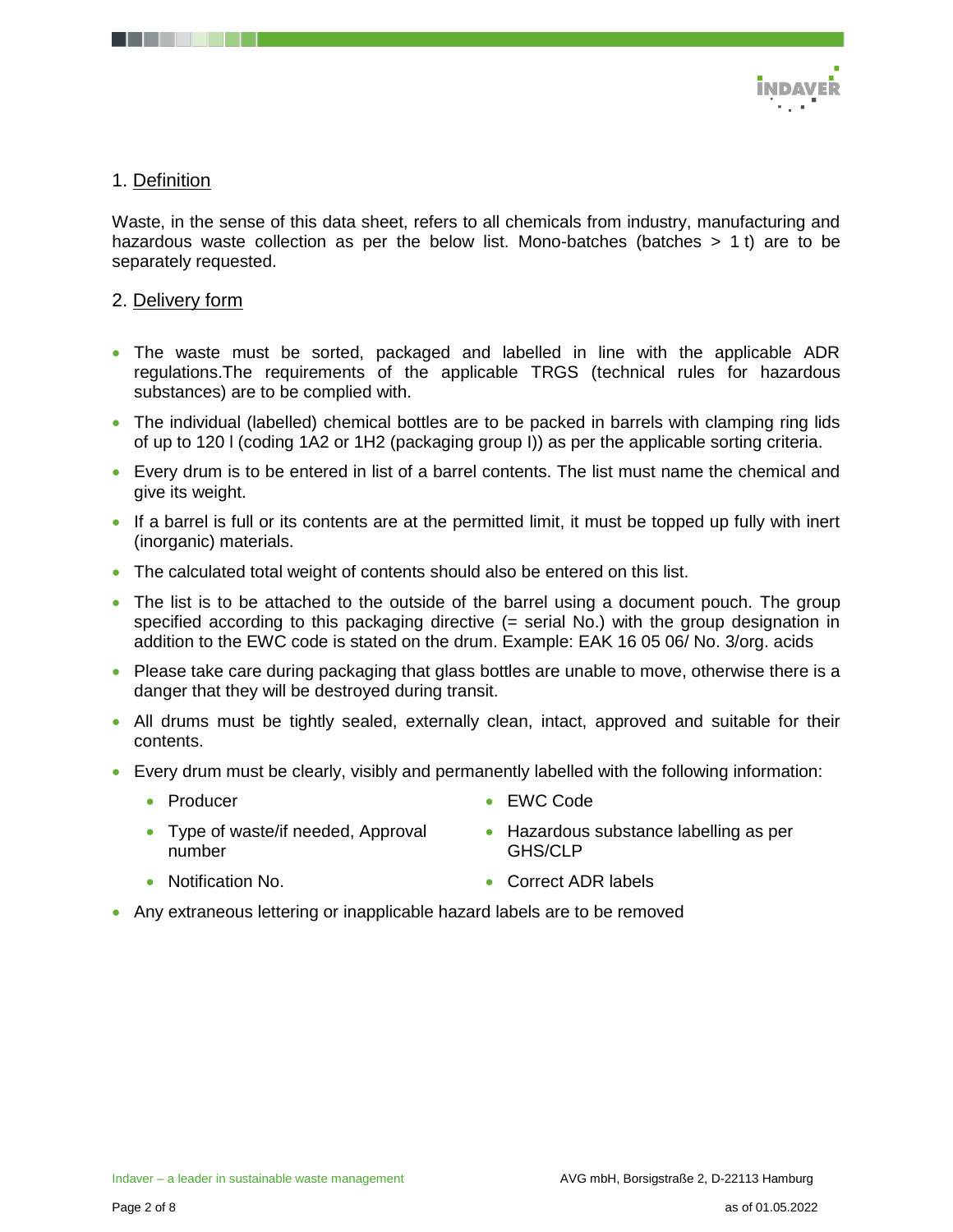

• The following basic drum dimensions can be applied: drums up to 30 l:

• Width and length: max. 38 cm min. 20 cm

- Height: max. 50 cm min. 20 cm
- Weight: max. 30 kg min. 10 kg (see sorting instructions)
- drums 30 l 120 l

| Diameter:<br>max. 60 cm |  |
|-------------------------|--|
|-------------------------|--|

- Height: min. 58 cm max. 100 cm
- Weight: see sorting instructions
- The drums are to be delivered on fully intact, stable, standard wooden pallets. Secure adequately to ensure hazard-free unloading and handling. Stacked height max. 1m (2 layers of 30 l drums). Each pallet may only hold drums of the same size and notification.
- Drums cannot be delivered in ASP containers.
- Each pallet may only hold drums of the same size and notification number.
- The delivery must be made using vehicles that allow hazard-free unloading by forklift (no delivery in roll-off containers or skips). At AVG, the deliverer must provide the pallets to the unloading area.
- For technical reasons, rolling hoop drums and barrels with side bungs cannot be accepted.
- The following waste must be delivered on separate pallets; in exceptional cases (e.g. for single containers) the materials can be placed on the pallet in such a way that they can be sorted out without difficulty:
	- $\bullet$  ADR classes 4.2, 5.1 and 5.2 oxidising and/or self-combustive materials
	- Waste with an ignition point below 135 °C and diethyl ether
	- Waste containing mercury
	- In addition, these drums need special labelling  $(e.g.: "Hg")$
	- Sulphurous waste  $(> 10 \text{ kg})$
	- Waste with organosilicon  $(> 10 \text{ kg})$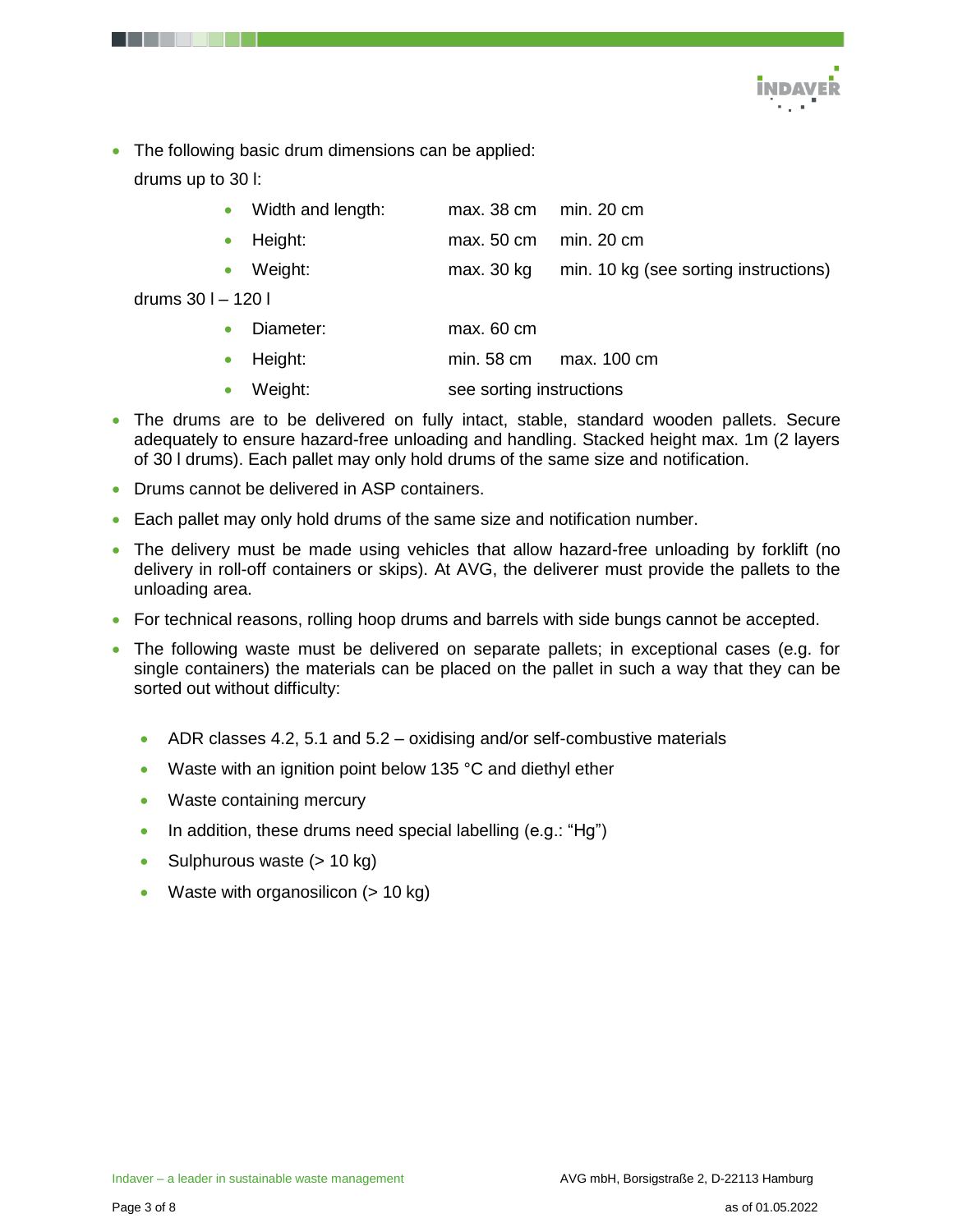

## 3. Criteria

. . .

## **Basic chemical qualities:**

If not otherwise agreed in the offer/certificate of disposal, the following basic qualities apply for each drum (parameters not listed must be queried separately):

| $\bullet$ | Chlorine                    | 50 kg     |        |  |                    |
|-----------|-----------------------------|-----------|--------|--|--------------------|
| $\bullet$ | Sulphur:                    | 20 kg     |        |  |                    |
| $\bullet$ | Mercury:                    | $0.1$ kg  |        |  |                    |
| $\bullet$ | Cadmium/thallium:           | $0.5$ kg  |        |  |                    |
| $\bullet$ | Arsenic:                    | 5 kg      |        |  |                    |
| $\bullet$ | Vanadium:                   | $0.2$ kg  |        |  |                    |
| $\bullet$ | Other heavy metals (total): | 20 kg     |        |  |                    |
| $\bullet$ | Bromine:                    | $5$ kg    |        |  |                    |
| $\bullet$ | Fluorine:                   | 5 kg      |        |  |                    |
| $\bullet$ | lodine:                     | 1 kg      |        |  |                    |
| $\bullet$ | Cyanide:                    | 20 kg     |        |  |                    |
| $\bullet$ | Org. Silicium:              | 10 kg     |        |  |                    |
| $\bullet$ | Calorific value:            | $0 - 20$  | MJ/kg: |  | max. 100 kg/barrel |
|           |                             | $20 - 30$ | MJ/kg: |  | max. 50 kg/barrel  |
|           |                             | > 30      | MJ/kg: |  | max. 30 kg/barrel  |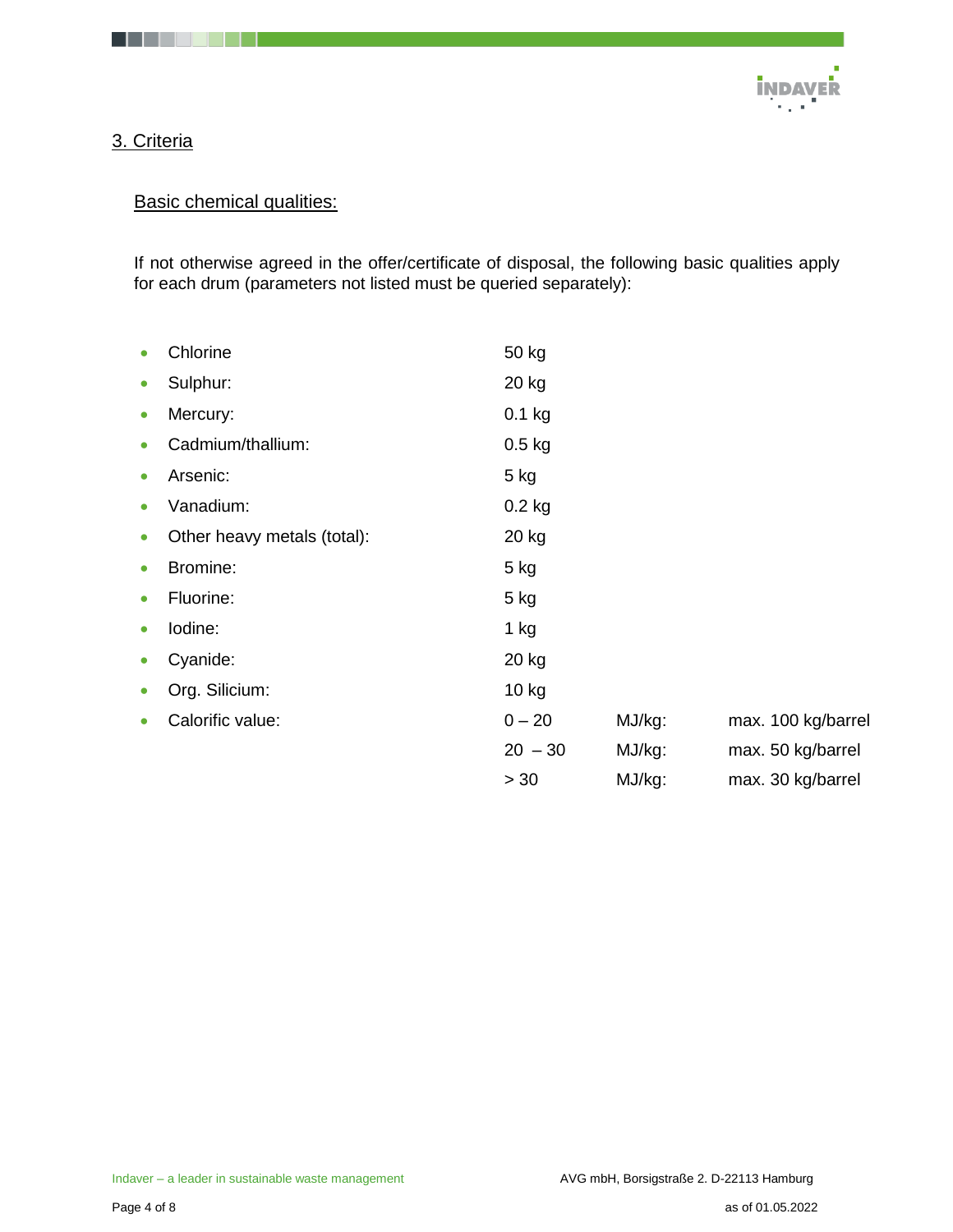# Sorting criteria for the acceptance of chemicals, organic

. . . .

| No.                     | <b>Material group</b>                                                                                                              |                                                                  | <b>Packaging</b>                                                       |
|-------------------------|------------------------------------------------------------------------------------------------------------------------------------|------------------------------------------------------------------|------------------------------------------------------------------------|
| 1                       | <b>Picric acid</b>                                                                                                                 |                                                                  |                                                                        |
|                         | Picric acid phlegmatised in min. 30<br>% water                                                                                     |                                                                  | Quantity limit per barrel: 5 kg (incl. water)                          |
|                         | <b>Organic peroxides:</b>                                                                                                          |                                                                  |                                                                        |
| 2 <sup>1</sup>          | Organic peroxides, type C - F                                                                                                      | than the maximum listed in point 3.<br>The quantity must be less | Quantity limit per barrel: 10 kg                                       |
|                         | Peroxy acids such as peracetic acid<br>etc.                                                                                        |                                                                  | Separate inquiries should be made about<br>peroxides with a SADT < 50° |
|                         | Tubes and tins with hardeners<br>containing peroxide                                                                               |                                                                  |                                                                        |
| 3                       | <b>Compounds containing bromine</b><br>and iodine                                                                                  |                                                                  | Quantity limit per barrel:<br>Bromine: 5 kg; iodine: 1 kg              |
|                         | Organic acids, such as:                                                                                                            |                                                                  |                                                                        |
| $\overline{\mathbf{A}}$ | Formic acid, acetic acid, propionic<br>acid, butyric acid, benzoic acid,<br>chloroacetic acid, oxalic acid,<br>tartaric acid, etc. |                                                                  | Quantity limit per barrel: 30 kg                                       |
|                         | organic acidic cleaners                                                                                                            |                                                                  |                                                                        |
|                         | Organic acid anhydrides and<br>halides:<br>Acid anhydrides such as acetic                                                          |                                                                  |                                                                        |
| 5                       | anhydride (ethanoic anhydride),<br>butyric anhydride, maleic anhydride,<br>phthalic anhydride etc.                                 |                                                                  | Quantity limit per barrel: 30 kg                                       |
|                         | Acid halides such as acetyl chloride,<br>butyryl chloride                                                                          |                                                                  |                                                                        |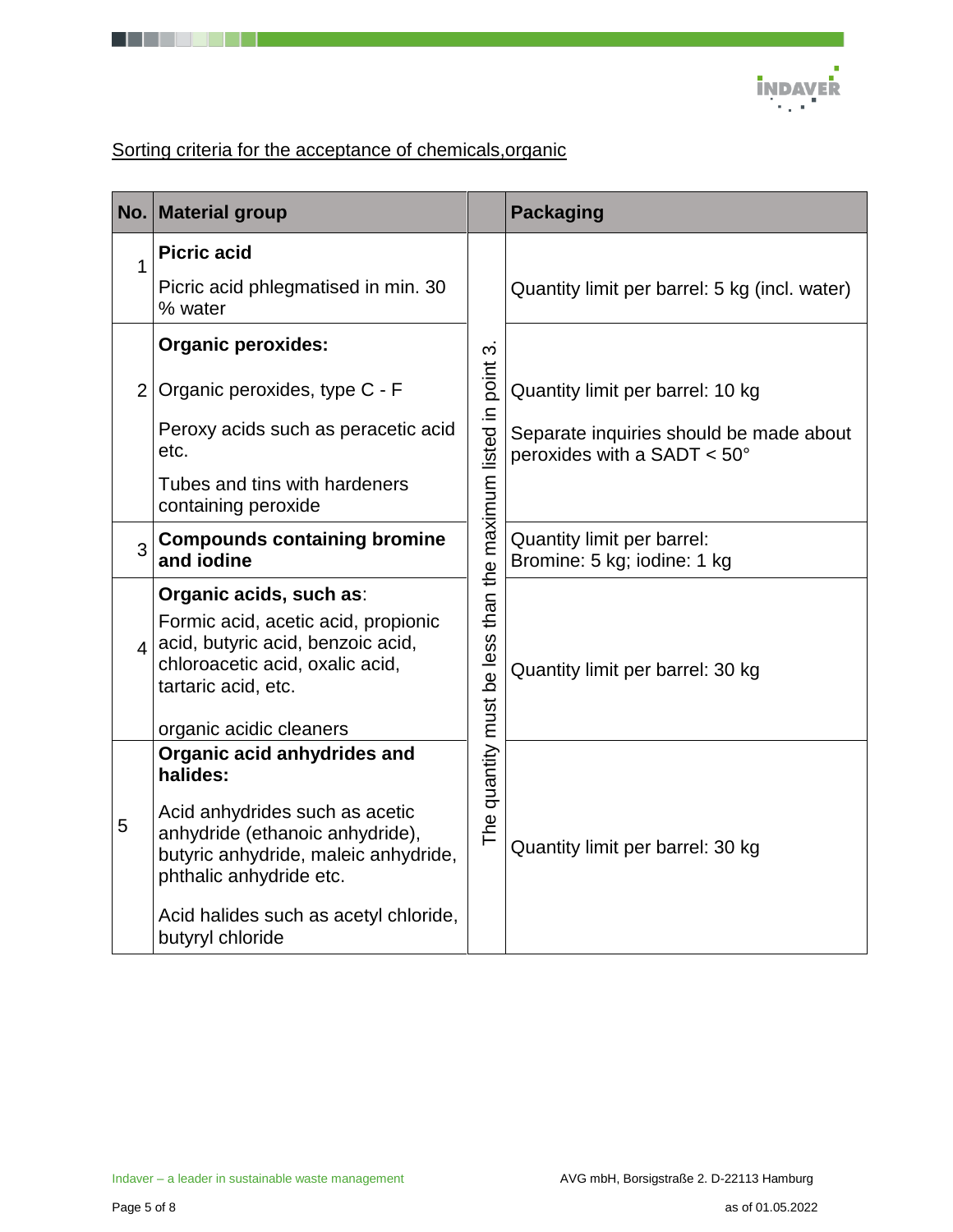

| No. | <b>Material group</b>                                                                                                                                                                                  |                                                        | <b>Packaging</b>                    |
|-----|--------------------------------------------------------------------------------------------------------------------------------------------------------------------------------------------------------|--------------------------------------------------------|-------------------------------------|
|     | <b>Chemicals containing sulphur:</b><br>Sulfamic acid                                                                                                                                                  |                                                        | Quantity limit per barrel: 30 kg    |
| 6   | Mercaptane and thio-organic<br>compounds such as<br>tetrahydrothiophene etc.                                                                                                                           |                                                        |                                     |
|     | Isothiocyanates ("mustard oils")                                                                                                                                                                       |                                                        |                                     |
|     | Carbon disulphide, dimethyl<br>sulphoxide (DMSO)                                                                                                                                                       |                                                        | Carbon disulphide: max.1 kg         |
|     | Other flammable and/or toxic<br>organic chemicals:                                                                                                                                                     |                                                        |                                     |
|     | Solid flammable toxic chemicals,<br>such as camphor, naphthols,<br>paraformadehyde, phenol, etc.                                                                                                       |                                                        |                                     |
|     | Organic dyes<br>Salts of organic acids, such as<br>formates, acetates, stearates,<br>oxalates, lactates, tartrates, citrates,<br>etc.<br>Liquid flammable and/or toxic                                 | antity must be less than the maximum listed in point 3 | Quantity limit per barrel: 30 kg    |
|     | chemicals, such as aniline,<br>benzene, cresol, pyridine, toluidine,<br>etc.<br>Hardeners based on isocyanates                                                                                         |                                                        |                                     |
|     | and amines                                                                                                                                                                                             |                                                        |                                     |
|     | Solvents in which peroxides can be<br>formed, such as THF, diethyl ether,<br>dioxane, tetraline etc.                                                                                                   | ಕ<br>The                                               |                                     |
|     | Solvent-containing waste, e.g.:<br>Car, furniture, leather care products,<br>paint strippers with methylene<br>chloride, corrosion protection paints<br>with red lead or zinc chromates,<br>chloroform |                                                        |                                     |
|     | Organic mercury compounds                                                                                                                                                                              |                                                        | Quantity limit per barrel: 100 g Hg |

. . . . . .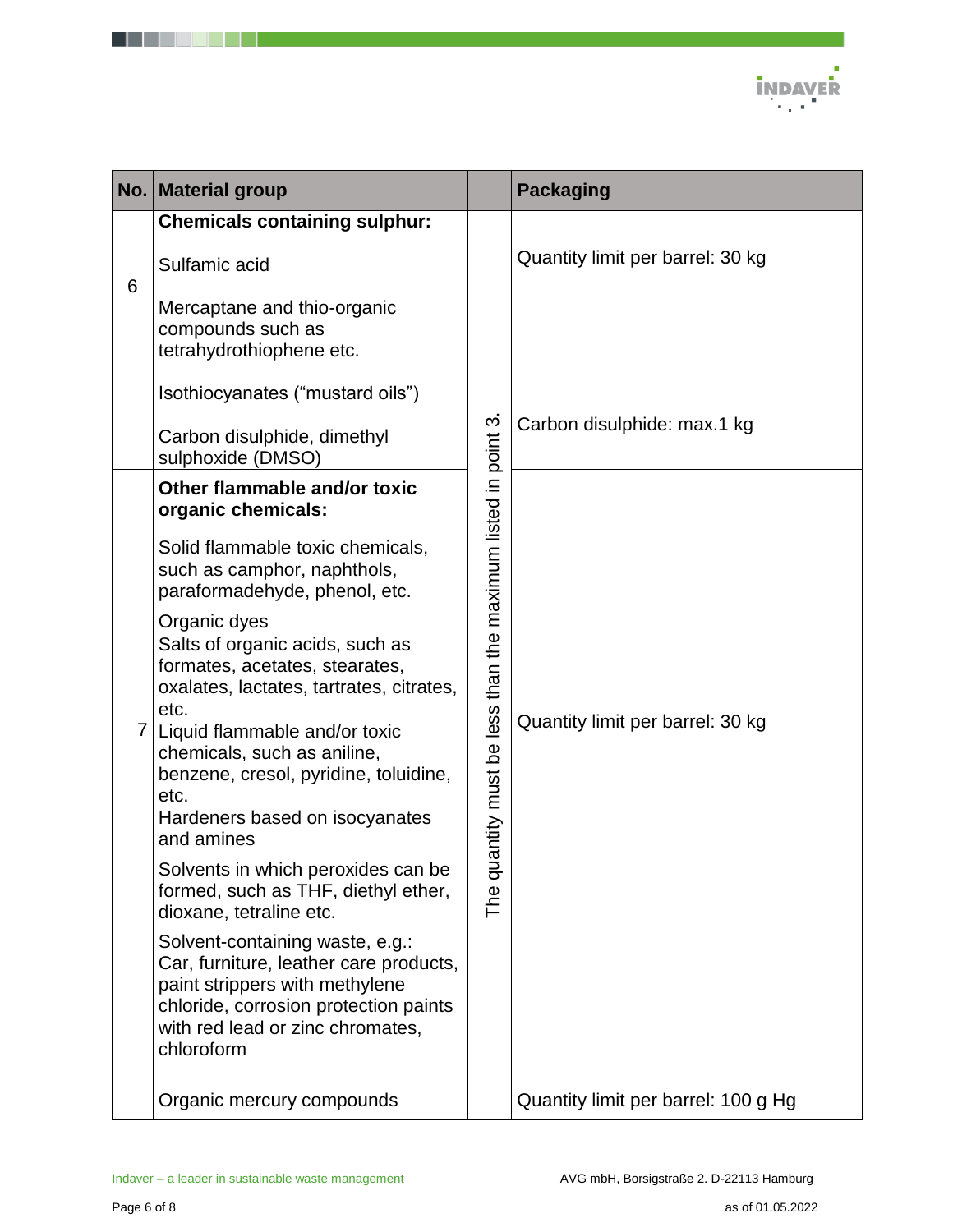

| No. | <b>Material group</b>                                                                                                                                                                                                                            |                                                                                     | <b>Packaging</b>                                                                                                                                             |
|-----|--------------------------------------------------------------------------------------------------------------------------------------------------------------------------------------------------------------------------------------------------|-------------------------------------------------------------------------------------|--------------------------------------------------------------------------------------------------------------------------------------------------------------|
| 8   | <b>Organic silicon</b><br>compounds<br>Silanes, chlorosilanes, silicon oils                                                                                                                                                                      | maximum listed<br>the<br>than t<br>Ħ<br>poil<br>quantity must be less<br><b>PUL</b> | Quantity limit per barrel: 10 kg                                                                                                                             |
| 9   | Li/Mg/Al organic compounds in<br>org. solvents<br>e.g. Butyl lithium in hexane<br>e.g. Methyl magnesium chloride in<br>THF<br>e.g. Trimethyl aluminium in hexane                                                                                 |                                                                                     | Quantity limit per barrel: 10 kg<br>Every individual substance must be<br>placed in a small airtight, waterproof<br>package within a plastic barrel          |
| 10  | <b>Highly toxic substances that emit</b><br>gases even at room temperature<br>that are highly hazardous to<br>health, and/or can be absorbed<br>through the skin, are<br>carcinogenic or mutagenic<br>e.g. dimethyl sulphate,<br>epichlorohydrin |                                                                                     | Quantity limit per barrel: 10 kg<br>These substances must be double-<br>packed and registered separately<br>e.g. 10 I small drum in 30/60 plastic<br>barrel. |
| 11  | <b>Isocyanates</b><br>e.g. MDI, TDI                                                                                                                                                                                                              |                                                                                     | Quantity limit per barrel:<br>50 kg for solid, cured isocyanates<br>30 kg for liquid isocyanates                                                             |

. . . . . .